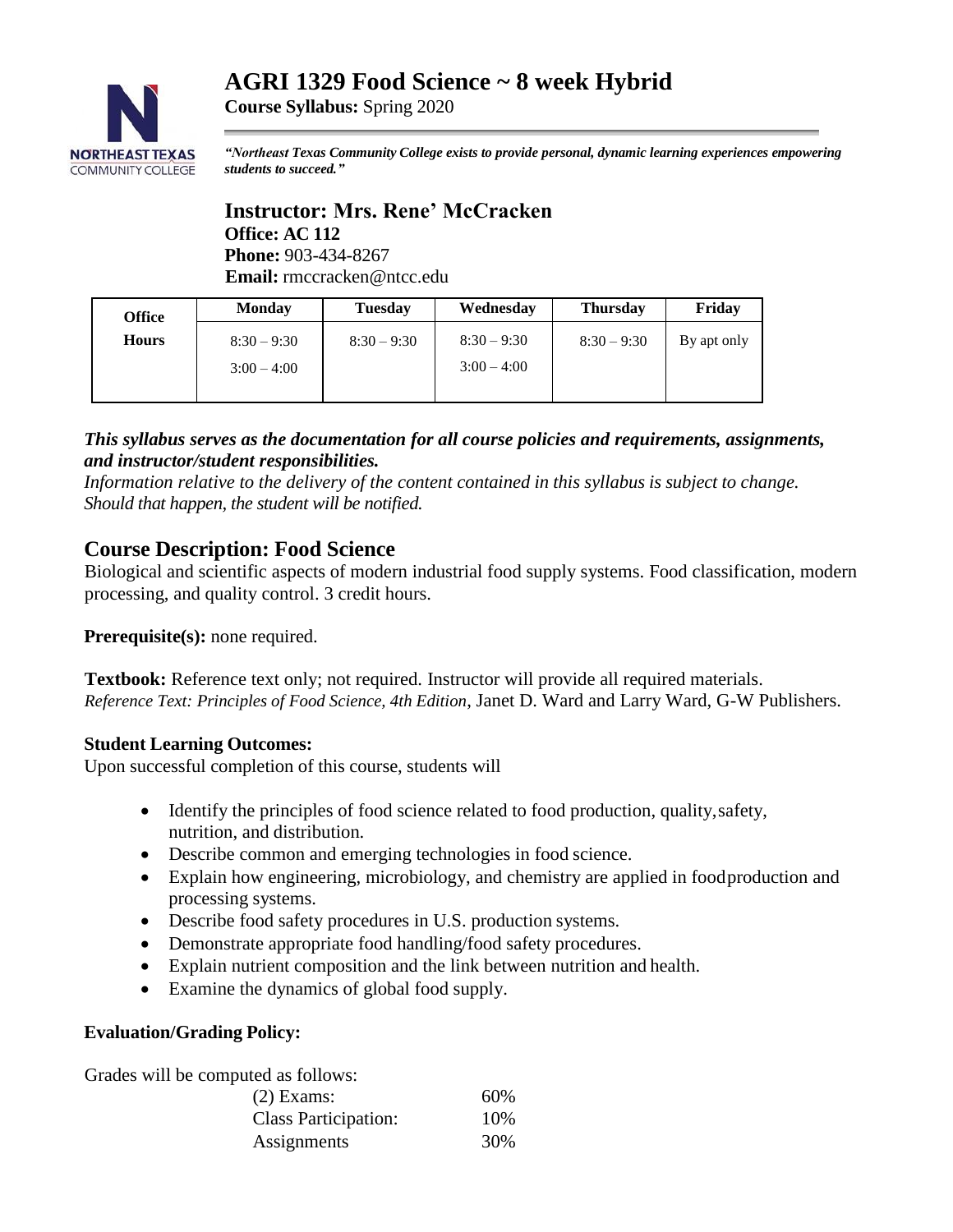The grading scale below will be used to determine your final grade.

| Points           | grade |
|------------------|-------|
| 90-100           | A     |
| 80-89            | B     |
| 70-79            | €     |
| $60 - 69$        | Ð     |
| <b>BELOW 59%</b> | F     |

#### **Optional Instructional Materials:**

Below are some technical requirements for using Blackboard that will help your experience in this course. You will see the NTCC Tech Support email address and phone number below. Please contact them if you run into any technical problems during the semester. Please let your instructor know you are having difficulties as well.

If you need further NTCC technical support services please contact Austin Baker or Mary Lou Pemberton at:

abaker@ntcc.edu or 903-434-8279 mpemberton@ntcc.edu or 903-434-8270

Blackboard will work on both a Mac and a PC. (Chrome Books are known to have issues with Blackboard.) It is best to access Blackboard through Fire-Fox or Chrome as your web browser. If you have trouble with any of the activities working properly, you might change your web browser as your first solution. The Default Browser in Windows 10 in Edge. This browser does not do well with Blackboard! If you will go to Windows Accessories you will find Internet Explorer still on your computer, but is not your default browser. If you have any difficulties navigating with Edge, close it and go to Internet Explorer. You can download Blackboard Student for your smart phone from the Play store or the App store**.**

More information is available for Technology Requirements and Support under the [Student Resources –](https://blackboard.ntcc.edu/webapps/portal/execute/tabs/tabAction?tabId=_14_1&tab_tab_group_id=_15_1) [Technical Support Tab in Blackboard.](https://blackboard.ntcc.edu/webapps/portal/execute/tabs/tabAction?tabId=_14_1&tab_tab_group_id=_15_1)

#### **Required Computer Literacy Skills**:

As an hybrid 8 week course student you will have a much different "classroom" experience than a traditional student. In order to ensure that you are fully prepared for your course, following is a list of expectations and requirements: Students in a hybrid and/or on-line program should be comfortable with and possess the following skill sets:

- 1. Self-discipline
- 2. Problem solving skills
- 3. Critical thinking skills
- 4. Enjoy communication in the written word

As part of your hybrid class experience, you can expect to utilize a variety of technology mediums as part of your curriculum:

- 1. Communicate via email including sending attachments
- 2. Navigate the World Wide Web using a Web browser such as Internet Explorer
- 3. Use office applications such as Microsoft Office (or similar) to create documents
- 4. Be comfortable uploading and downloading saved files
- 5. Have easy access to the Internet
- 6. Navigate Blackboard, including using the email component within Blackboard. Instructions and tutorials for this are provided in your course.

For more information or technical assistance on using the Learning Management System, please refer to the Home Page, Orientation Module, in the important technical requirement, information and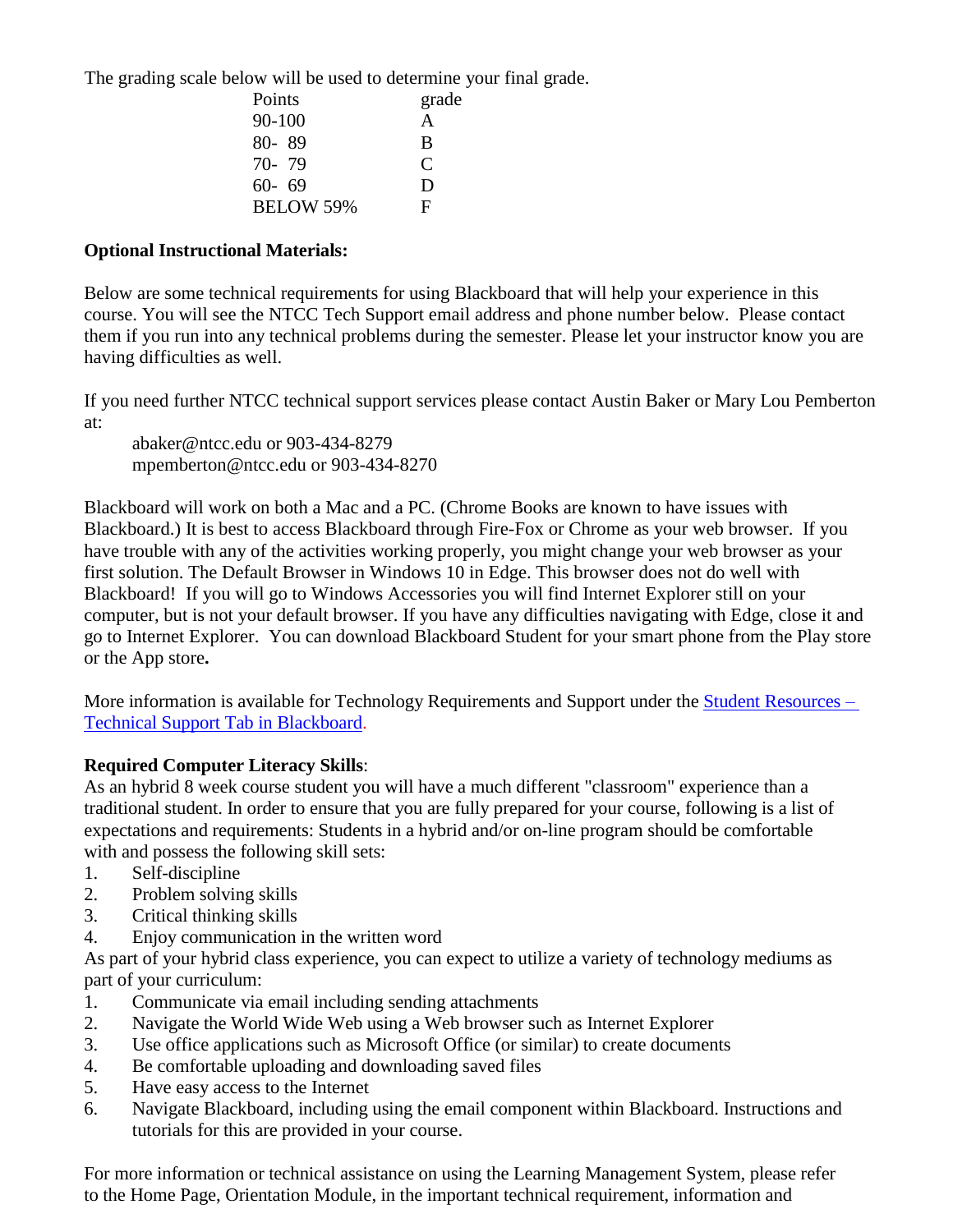support folder in Blackboard.

#### **Course Structure and Overview:**

This is an eight-week hybrid course where students are required to access activities on the Blackboard Learning Management System. A typical class involves instructors guidance through assigned course materials and general participation by all members in discussions and assignments. Students are required to complete all homework, discussions, assignments on time. It is very important students keep up with course materials and assignments since this is a very fast-paced course. Students are expected to watch instructional videos, read course textbook, and complete assignments located in the Learning Management System, Blackboard by due dates.

#### **Communications:**

Emails will be responded to with 48 hours. If you do not receive a response within 48 hours, then the email was not received. Students are expected to abide by Netiquette rules when communicating online. See this link for details: [Netiquette Rules.](http://www.albion.com/netiquette/corerules.html)

The college's official means of communication is via **your campus email address**. I will use your campus email address and Blackboard to communicate with you outside of class. Make sure you keep your campus email cleaned out and below the limit so you can receive important messages.

#### **Institutional/Course Policy:**

 No late work will be accepted without prior approval by the instructor. Students are always expected to be respectful toward classmates and professor! Review Student Conduct in the Student Handbook. It is the student's responsibility to check Blackboard for important information/announcements regarding the course. Students should be working on course material via Blackboard every week. Do not wait until the last minute to complete and submit assignments in case of technology issues.

#### **NTCC Academic Honesty/Ethics Statement:**

NTCC upholds the highest standards of academic integrity. The college expects all students to engage in their academic pursuits in an honest manner that is beyond reproach using their intellect and resources designated as allowable by the course instructor. Students are responsible for addressing questions about allowable resources with the course instructor. Academic dishonesty such as cheating, plagiarism, and collusion is unacceptable and may result in disciplinary action. This course will follow the NTCC Academic Honesty and Academic Ethics policies stated in the Student Handbook. Refer to the student handbook for more information on these subjects.

#### **ADA Statement:**

It is the policy of NTCC to provide reasonable accommodations for qualified individuals who are students with disabilities. This College will adhere to all applicable federal, state, and local laws, regulations, and guidelines with respect to providing reasonable accommodations as required to afford equal educational opportunity. It is the student's responsibility to request accommodations. An appointment can be made with the Academic Advisor/Coordinator of Special Populations located in Student Services and can be reached at 903-434-8264. For more information and to obtain a copy of the Request for Accommodations, please refer to the special populations' page on the NTCC websit[e.](http://www.ntcc.edu/index.php?module=Pagesetter&func=viewpub&tid=111&pid=1) 

#### **Family Educational Rights and Privacy Act (FERPA)**:

The Family Educational Rights and Privacy Act (FERPA) is a federal law that protects the privacy of student education records. The law applies to all schools that receive funds under an applicable program of the U.S. Department of Education. FERPA gives parents certain rights with respect to their children's educational records. These rights transfer to the student when he or she attends a school beyond the high school level. Students to whom the rights have transferred are considered "eligible students." In essence, a parent has no legal right to obtain information concerning the child's college records without the written consent of the student. In compliance with FERPA, information classified as "directory